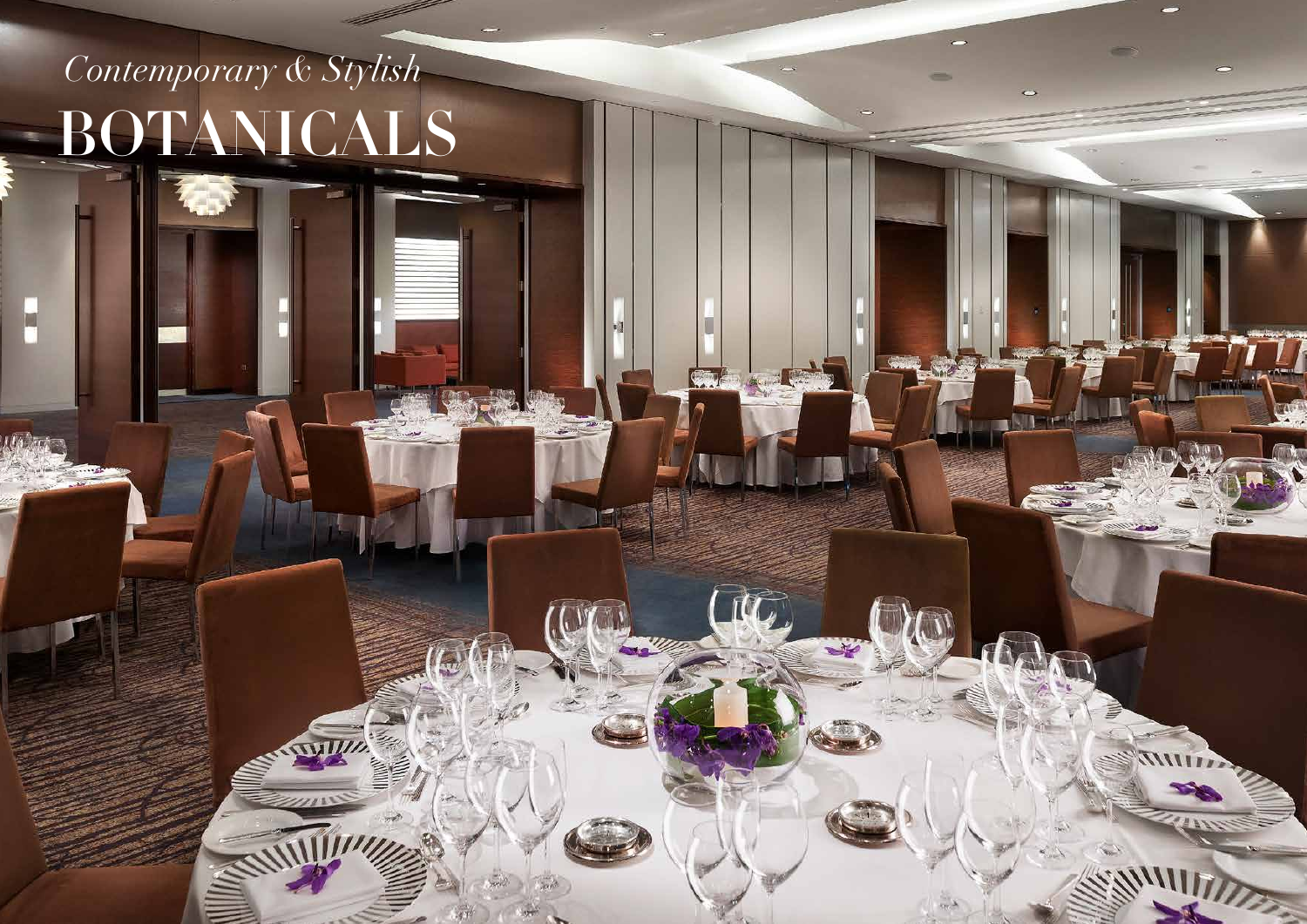## *Contemporary & Stylish* BOTANICALS

Combining sophistication with contemporary architectural style, Botanicals set the standard for all your private and corporate events. The modern design of Botanicals provides the ideal backdrop for your next function, offering inspiring room layout options and the latest in audio visual technology.

Botanicals can accommodate up to 300 guests using all three sections or can be configured into separate rooms to create more intimate spaces. In addition, our Botanical Four room features the same contemporary architectural design and can accommodate up to 100 guests. They all share the pre function lounge area. Our flexible approach means this unparalleled venue is available for a wide range of events from intimate cocktail receptions to conferences.

Our professional team will assist you with all of the details to ensure your meeting or event operates seamlessly.

## AUDIO VISUAL SERVICES

AVPartners is a leading audio visual provider and Crown Perth's in-house audio visual partner. AVPartners will assist in the delivery of technical production, lighting, event design and styling of your event.

The experienced audio visual team at AVPartners will assist event organisers with event creative, technical and entertainment elements, ensuring a stress free, seamless and highly successful event or meeting.

## **CONTACT**

Phone: +61 8 9362 7574 Email: eventsales@crownperth.com.au www.crowneventsandconferences.com.au Great Eastern Highway Perth Western Australia 6100